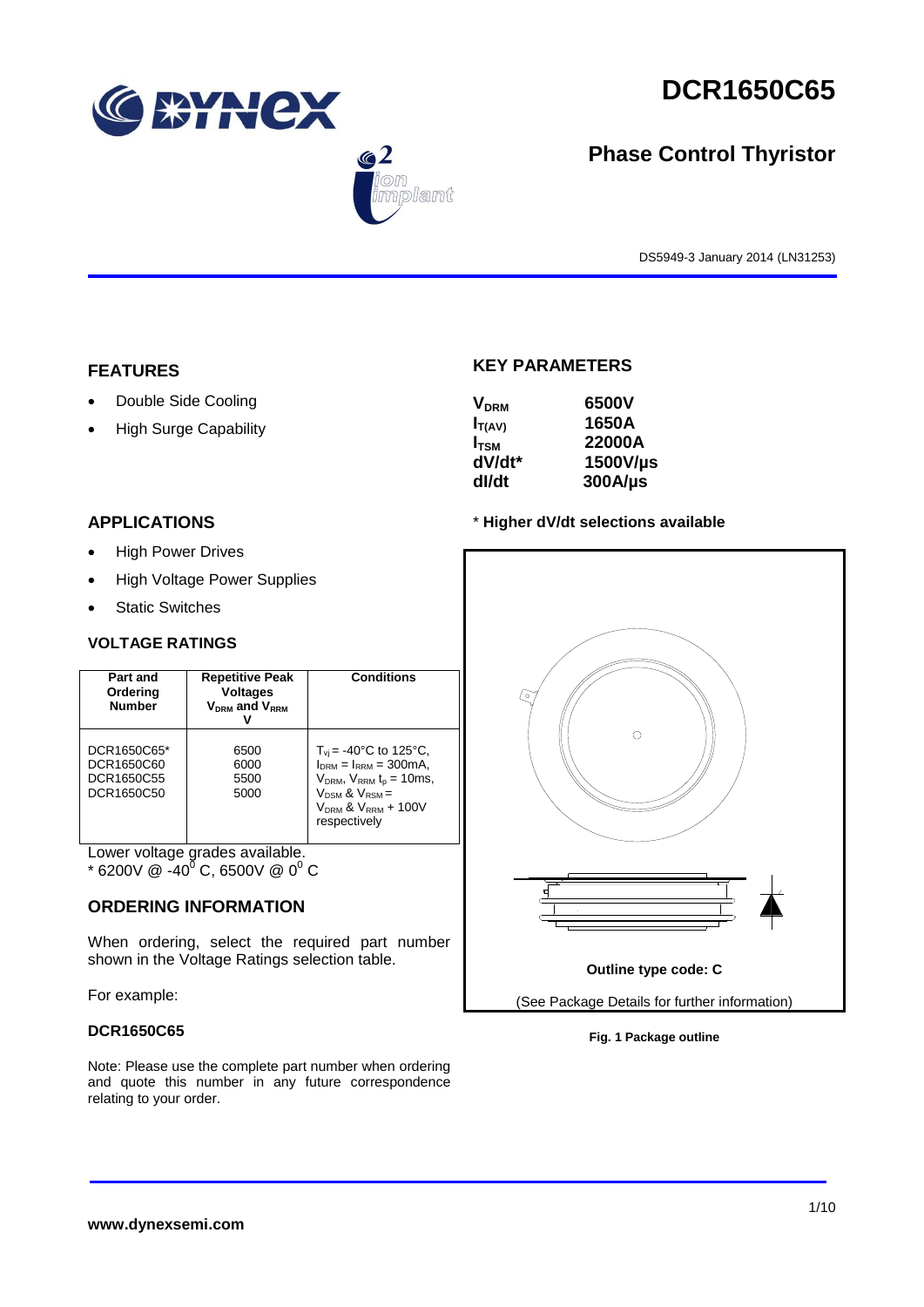



# **CURRENT RATINGS**

**Tcase = 60°C unless stated otherwise**

| Symbol                    | <b>Parameter</b>                     | <b>Test Conditions</b>   |      | <b>Units</b> |
|---------------------------|--------------------------------------|--------------------------|------|--------------|
| <b>Double Side Cooled</b> |                                      |                          |      |              |
| $I_{T(AV)}$               | Mean on-state current                | Half wave resistive load | 1650 | A            |
| I <sub>T(RMS)</sub>       | RMS value                            | -                        | 2590 | Α            |
| Iт                        | Continuous (direct) on-state current |                          | 2575 | Α            |

# **SURGE RATINGS**

| Symbol       | <b>Parameter</b>                        | <b>Test Conditions</b>                           | Max. | Units             |
|--------------|-----------------------------------------|--------------------------------------------------|------|-------------------|
| <b>I</b> TSM | Surge (non-repetitive) on-state current | 10ms half sine, $T_{\text{case}} = 125^{\circ}C$ | 22.0 | kA                |
| $l^2t$       | $I2t$ for fusing                        | $V_R = 0$                                        | 2.42 | MA <sup>2</sup> s |

# **THERMAL AND MECHANICAL RATINGS**

| Symbol           | <b>Parameter</b>                      | <b>Test Conditions</b>    |             | Min.                     | Max.   | <b>Units</b> |
|------------------|---------------------------------------|---------------------------|-------------|--------------------------|--------|--------------|
| $R_{th(j-c)}$    | Thermal resistance – junction to case | Double side cooled        | DC          |                          | 0.0101 | °C/W         |
|                  |                                       | Single side cooled        | Anode DC    |                          | 0.0176 | °C/W         |
|                  |                                       |                           | Cathode DC  | $\overline{\phantom{a}}$ | 0.0239 | °C/W         |
| $R_{th(c-h)}$    | Thermal resistance – case to heatsink | Clamping force 37kN       | Double side | $\blacksquare$           | 0.0025 | °C/W         |
|                  |                                       | (with mounting compound)  | Single side | $\blacksquare$           | 0.005  | °C/W         |
| $T_{\rm vj}$     | Virtual junction temperature          | <b>Blocking VDRM/VRRM</b> |             |                          | 125    | °C           |
| $T_{\text{stg}}$ | Storage temperature range             |                           |             | $-55$                    | 125    | °C           |
| $F_m$            | Clamping force                        |                           |             | 33                       | 41     | kN           |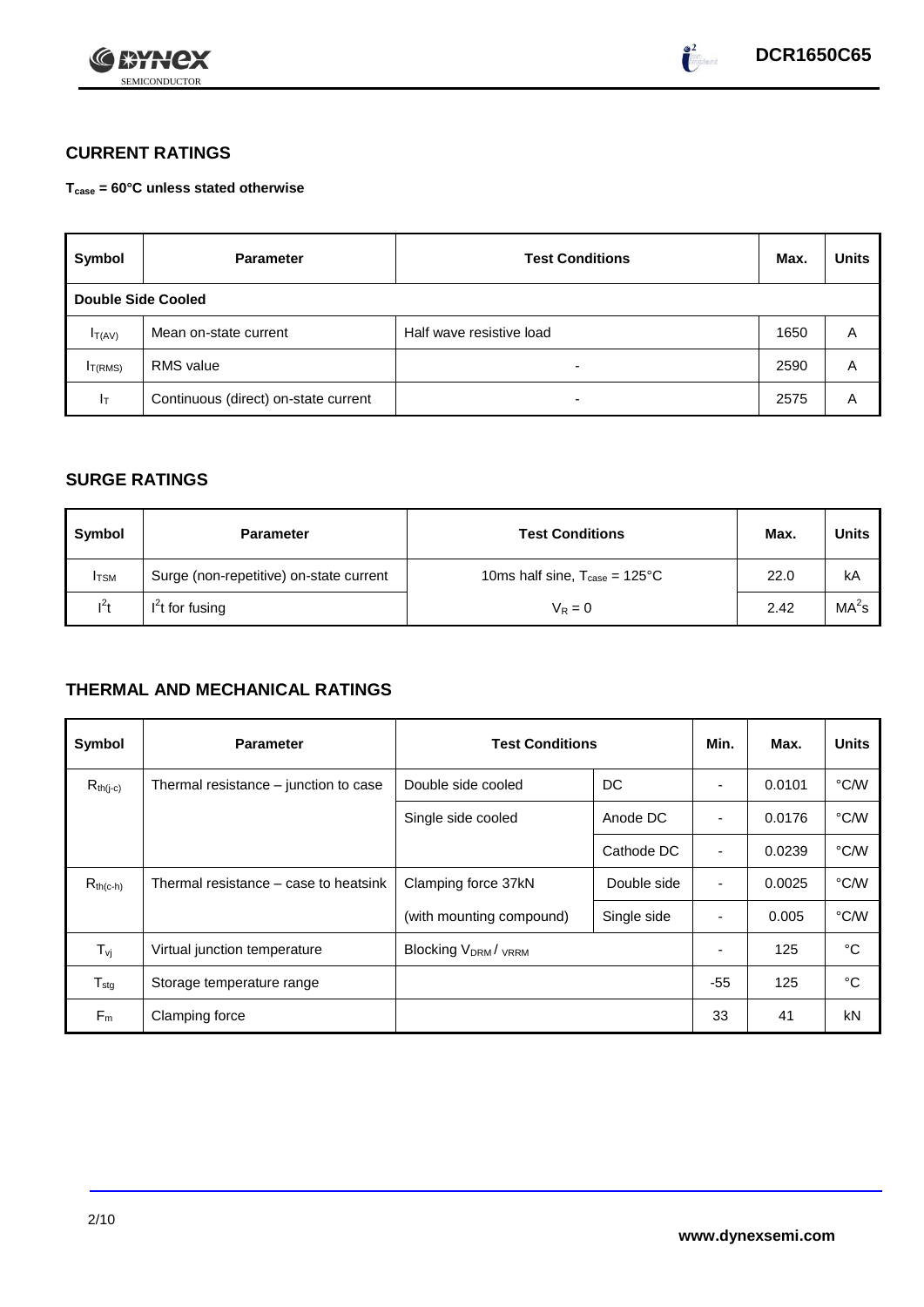

# **DYNAMIC CHARACTERISTICS**

| <b>Symbol</b>    | <b>Parameter</b>                              | <b>Test Conditions</b>                                                                          |                 | Min.                     | Max.  | <b>Units</b> |
|------------------|-----------------------------------------------|-------------------------------------------------------------------------------------------------|-----------------|--------------------------|-------|--------------|
| <b>IRRM/IDRM</b> | Peak reverse and off-state current            | At $V_{RRM}/V_{DRM}$ , $T_{case} = 125^{\circ}C$                                                |                 | $\overline{\phantom{a}}$ | 300   | mA           |
| dV/dt            | Max. linear rate of rise of off-state voltage | To 67% $V_{DRM}$ , T <sub>i</sub> = 125°C, gate open                                            |                 | $\overline{\phantom{a}}$ | 1500  | $V/\mu s$    |
| dl/dt            | Rate of rise of on-state current              | From 67% $V_{DRM}$ to 2x $I_{T(AV)}$                                                            | Repetitive 50Hz | $\overline{\phantom{a}}$ | 150   | $A/\mu s$    |
|                  |                                               | Gate source 30V, 10 $\Omega$ ,                                                                  | Non-repetitive  |                          | 300   | $A/\mu s$    |
|                  |                                               | $t_r < 0.5 \mu s$ , T <sub>i</sub> = 125°C                                                      |                 |                          |       |              |
| $V_{T(TO)}$      | Threshold voltage - Low level                 | 100A to 1500A at $T_{\text{case}} = 125^{\circ}$ C                                              |                 | $\overline{\phantom{a}}$ | 1.0   | $\vee$       |
|                  | Threshold voltage - High level                | 1500A to 7200A at $T_{\text{case}} = 125^{\circ}C$                                              |                 | $\overline{\phantom{a}}$ | 1.2   | V            |
| $r_{\text{T}}$   | On-state slope resistance - Low level         | 100A to 1500A at $T_{\text{case}} = 125^{\circ}$ C                                              |                 | $\overline{\phantom{a}}$ | 0.615 | $m\Omega$    |
|                  | On-state slope resistance – High level        | 1500A to 7200A at $T_{\text{case}} = 125^{\circ}C$                                              |                 | $\overline{\phantom{a}}$ | 0.5   | $m\Omega$    |
| $t_{\rm gd}$     | Delay time                                    | $V_D = 67\% V_{DRM}$ , gate source 30V, 10 $\Omega$                                             |                 |                          | 3     | μs           |
|                  |                                               | $t_r = 0.5 \mu s$ , $T_i = 25^{\circ}C$                                                         |                 |                          |       |              |
| $t_q$            | Turn-off time                                 | $T_i$ = 125°C, $V_R$ = 200V, dl/dt = 1A/µs,                                                     |                 |                          | 1200  | μs           |
|                  |                                               | $dV_{DR}/dt = 20V/\mu s$ linear                                                                 |                 |                          |       |              |
| $Q_{S}$          | Stored charge                                 | $I_T = 2000A$ , $T_i = 125^{\circ}C$ , dl/dt – 1A/µs,                                           |                 | 2000                     | 4500  | μC           |
| IL.              | Latching current                              | $T_i = 25^{\circ}C$ , $V_D = 5V$                                                                |                 | $\overline{\phantom{a}}$ | 3     | A            |
| Iн               | Holding current                               | $T_i = 25^{\circ}C$ , R <sub>G-K</sub> = $\infty$ , I <sub>TM</sub> = 500A, I <sub>T</sub> = 5A |                 | $\overline{\phantom{a}}$ | 300   | mA           |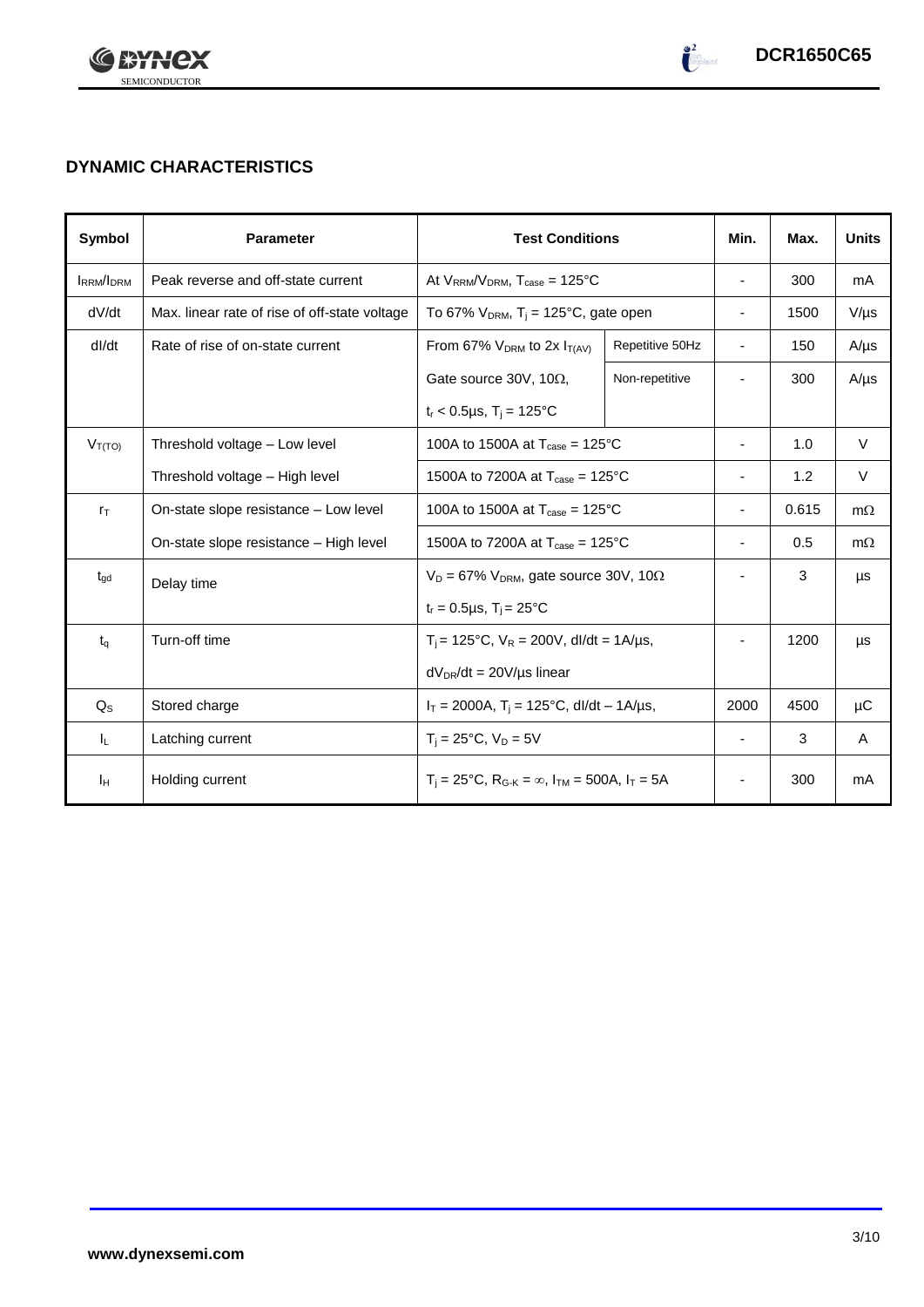

# **GATE TRIGGER CHARACTERISTICS AND RATINGS**

| Symbol          | <b>Parameter</b>         | <b>Test Conditions</b>                       | Max. | <b>Units</b> |
|-----------------|--------------------------|----------------------------------------------|------|--------------|
| V <sub>GT</sub> | Gate trigger voltage     | $V_{DRM} = 5V$ , $T_{case} = 25^{\circ}C$    | 1.5  | V            |
| VGD             | Gate non-trigger voltage | At 50% $V_{DRM}$ , $T_{case} = 125^{\circ}C$ | 0.4  | V            |
| IGТ             | Gate trigger current     | $V_{DRM}$ = 5V, $T_{case}$ = 25°C            | 350  | mA           |
| lgd             | Gate non-trigger current | At 50% $V_{DRM}$ , $T_{case} = 125^{\circ}C$ | 15   | mA           |

# **CURVES**



## **Fig.2 Maximum & minimum on-state characteristics**

 $V_{TM}$  **EQUATION** Where  $A = 0.666848$  $B = 0.033446$  $V_{TM} = A + B\ln(I_T) + C.I_T + D.\sqrt{I_T}$  C = 0.000418  $D = 0.009666$ these values are valid for  $T_i = 125^{\circ}C$  for  $I_T$  100A to 7200A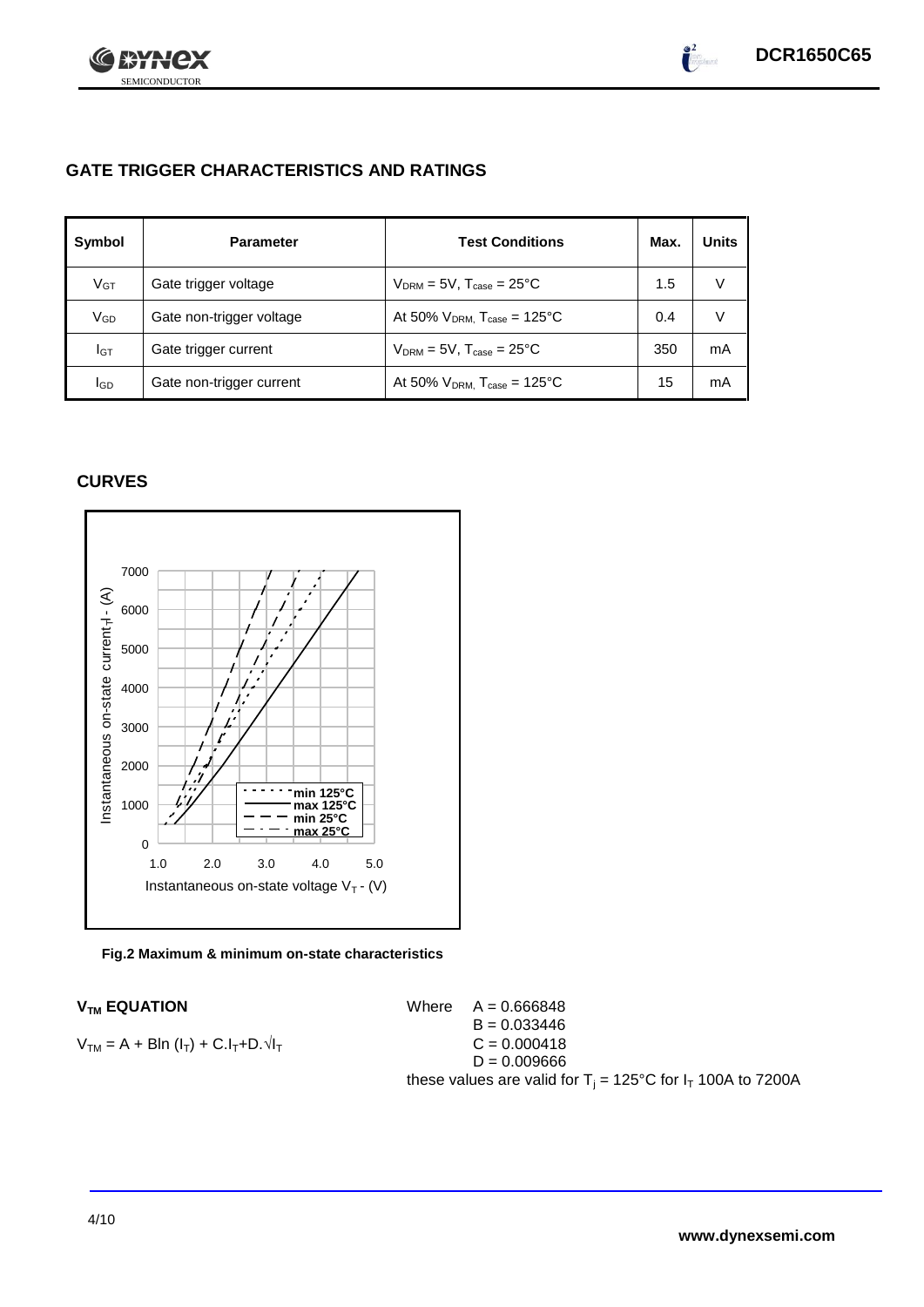

**DCR1650C65**





**Fig.6 On-state power dissipation – rectangular wave**

**Fig.5 Maximum permissible heatsink temperature, double side cooled – sine wave**

Mean on-state current,  $I_{T(AV)}$  - (A)

0 500 1000 1500 2000 2500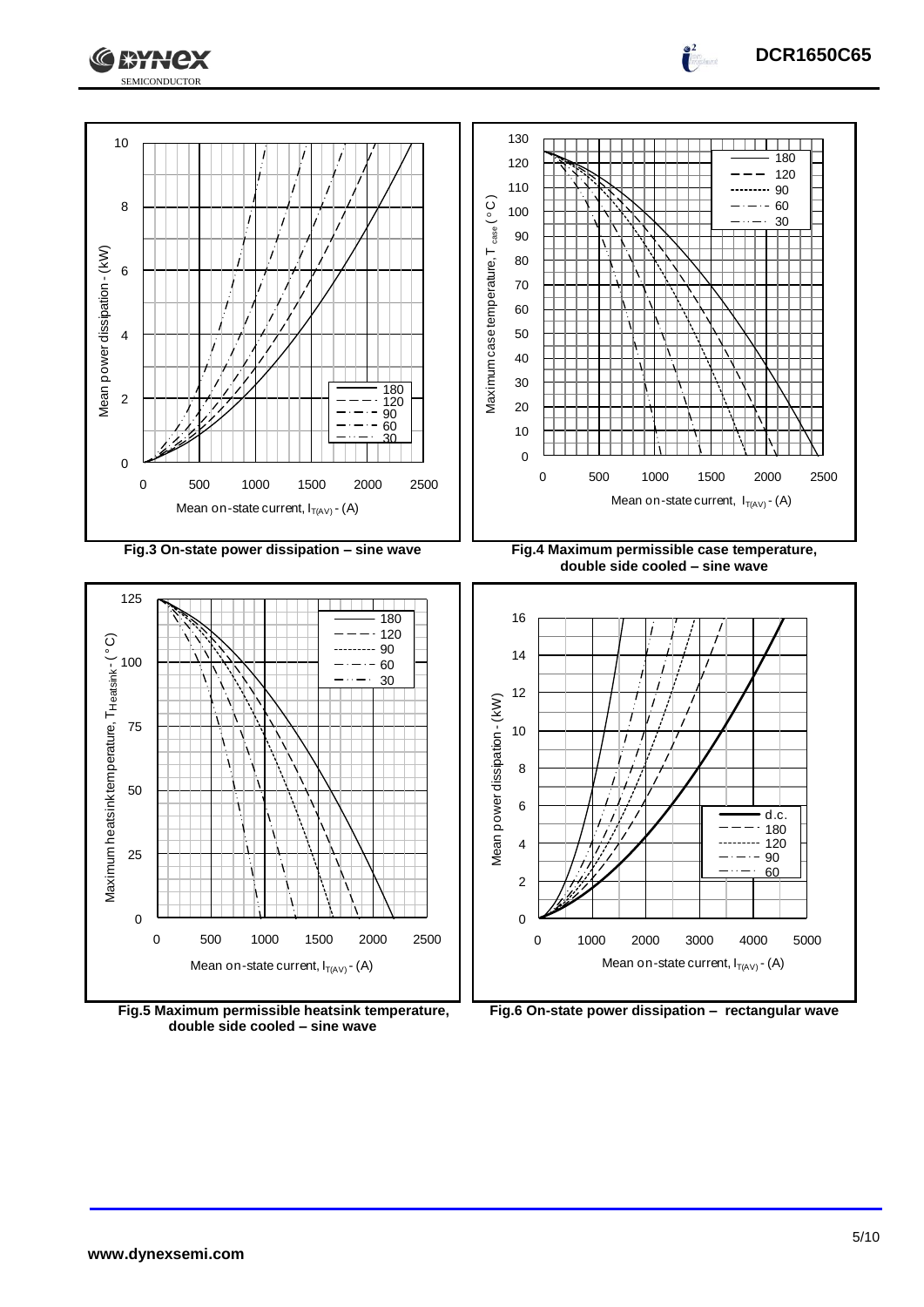





**double side cooled – rectangular wave**





**double side cooled – rectangular wave**

$$
Z_{th} = \sum [R_i \times (1-\exp. (t/t_i))]
$$

|                  | Cathode side cooled R <sub>i</sub> (°C/kW)                                                                                                                        |          |                  |                           | 1.1519 | 2.8926           | 2.4064                | 17.47                      |
|------------------|-------------------------------------------------------------------------------------------------------------------------------------------------------------------|----------|------------------|---------------------------|--------|------------------|-----------------------|----------------------------|
|                  |                                                                                                                                                                   | $T_i(s)$ |                  | 0.006389                  |        | 0.0582953        | 0.3775516             | 3.9                        |
|                  | $Z_{\text{th}} = \sum [R_i \times (1 - \exp. (t/t_i))]$                                                                                                           |          |                  |                           |        |                  |                       |                            |
|                  | $\Delta R_{th(i-c)}$ Conduction<br>Tables show the increments of thermal resistance $R_{th(ic)}$ when the device<br>operates at conduction angles other than d.c. |          |                  |                           |        |                  |                       |                            |
|                  | Double side cooling                                                                                                                                               |          |                  | Anode Side Cooling        |        |                  | Cathode Sided Cooling |                            |
|                  | $\Delta Z_{\text{th}}(z)$                                                                                                                                         |          |                  | $\Delta Z_{\text{th}}(z)$ |        |                  |                       | $\Delta Z_{\text{th}}$ (z) |
| $\theta^{\circ}$ | sine.                                                                                                                                                             | rect.    | $\theta^{\circ}$ | sine.                     | rect.  | $\theta^{\circ}$ | sine.                 | rect.                      |
| 180              | 1.95                                                                                                                                                              | 1.26     | 180              | 1.95                      | 1.26   | 180              | 1.95                  | 1.26                       |
| 120              | 2.32                                                                                                                                                              | 1.89     | 120              | 2.32                      | 1.89   | 120              | 2.31                  | 1.88                       |
| 90               | 2.74                                                                                                                                                              | 2.27     | 90               | 2.74                      | 2.27   | 90               | 2.72                  | 2.26                       |
| 60               | 3.14                                                                                                                                                              | 2.70     | 60               | 3.14                      | 2.70   | 60               | 3.12                  | 2.68                       |
| 30               | 3.46<br>3.61                                                                                                                                                      | 3.19     | 30               | 3.46                      | 3.19   | 30               | 3.43                  | 3.17                       |
| 15               |                                                                                                                                                                   | 3.47     | 15               | 3.62                      | 3.47   | 15               | 3.58                  | 3.44                       |

| Anode Side Cooling                                    |                           |       |  | Cathode Sided Cooling |                            |       |
|-------------------------------------------------------|---------------------------|-------|--|-----------------------|----------------------------|-------|
|                                                       | $\Delta Z_{\text{th}}(z)$ |       |  |                       | $\Delta Z_{\text{th}}$ (z) |       |
| $\theta^{\circ}$                                      | sine.                     | rect. |  | $\alpha^{\circ}$      | sine.                      | rect. |
| 180                                                   | 1.95                      | 1.26  |  | 180                   | 1.95                       | 1.26  |
| 120                                                   | 2.32                      | 1.89  |  | 120                   | 2.31                       | 1.88  |
| 90                                                    | 2.74                      | 2.27  |  | 90                    | 2.72                       | 2.26  |
| 60                                                    | 3.14                      | 2.70  |  | 60                    | 3.12                       | 2.68  |
| 30                                                    | 3.46                      | 3.19  |  | 30                    | 3.43                       | 3.17  |
| 15                                                    | 3.62                      | 3.47  |  | 15                    | 3.58                       | 3.44  |
|                                                       |                           |       |  |                       |                            |       |
| rect.<br>1.26<br>1.89<br>2.27<br>2.70<br>3.19<br>3.47 |                           |       |  |                       |                            |       |



Mean on-state current, IT(AV) - (A)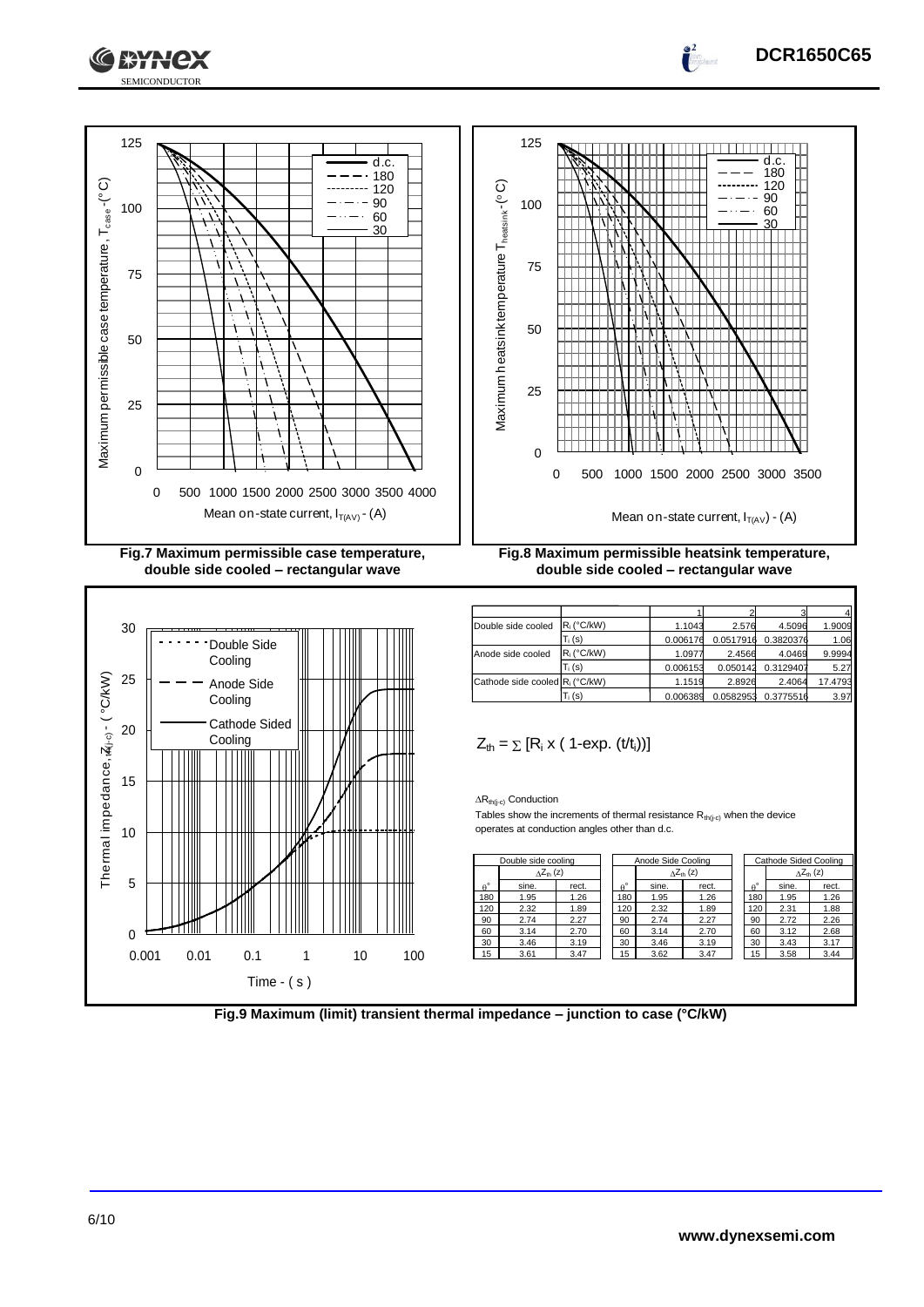





**Fig.12 Reverse recovery charge Fig.13 Reverse recovery current**

Rate of change of on-state current, di/dt - (A/us)

Rate of decay of on-state current, di/dt - (A/us)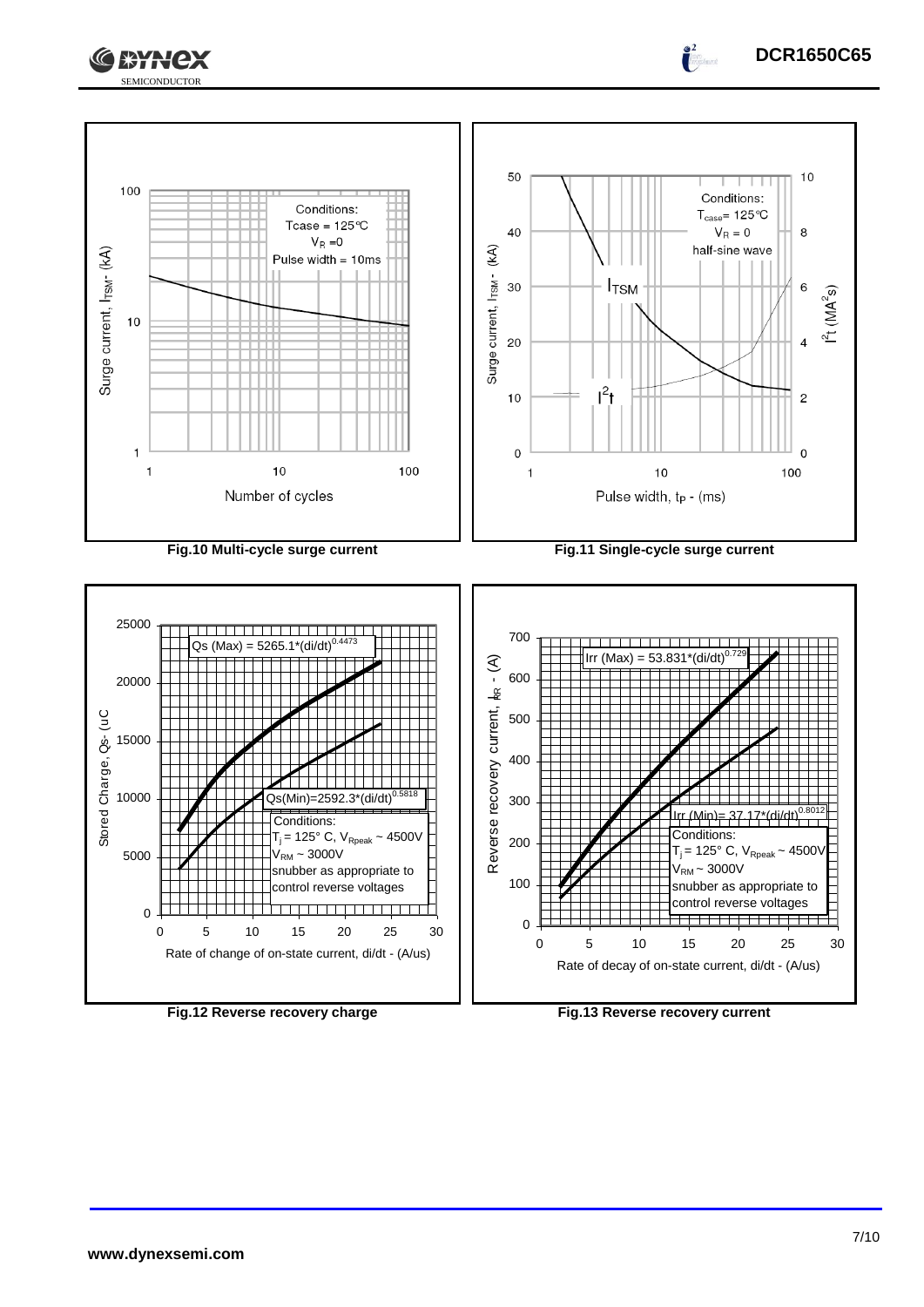

**Fig14 Gate Characteristics**



**Fig. 15 Gate characteristics**

**DCR1650C65**

 $\int_{0}^{2}$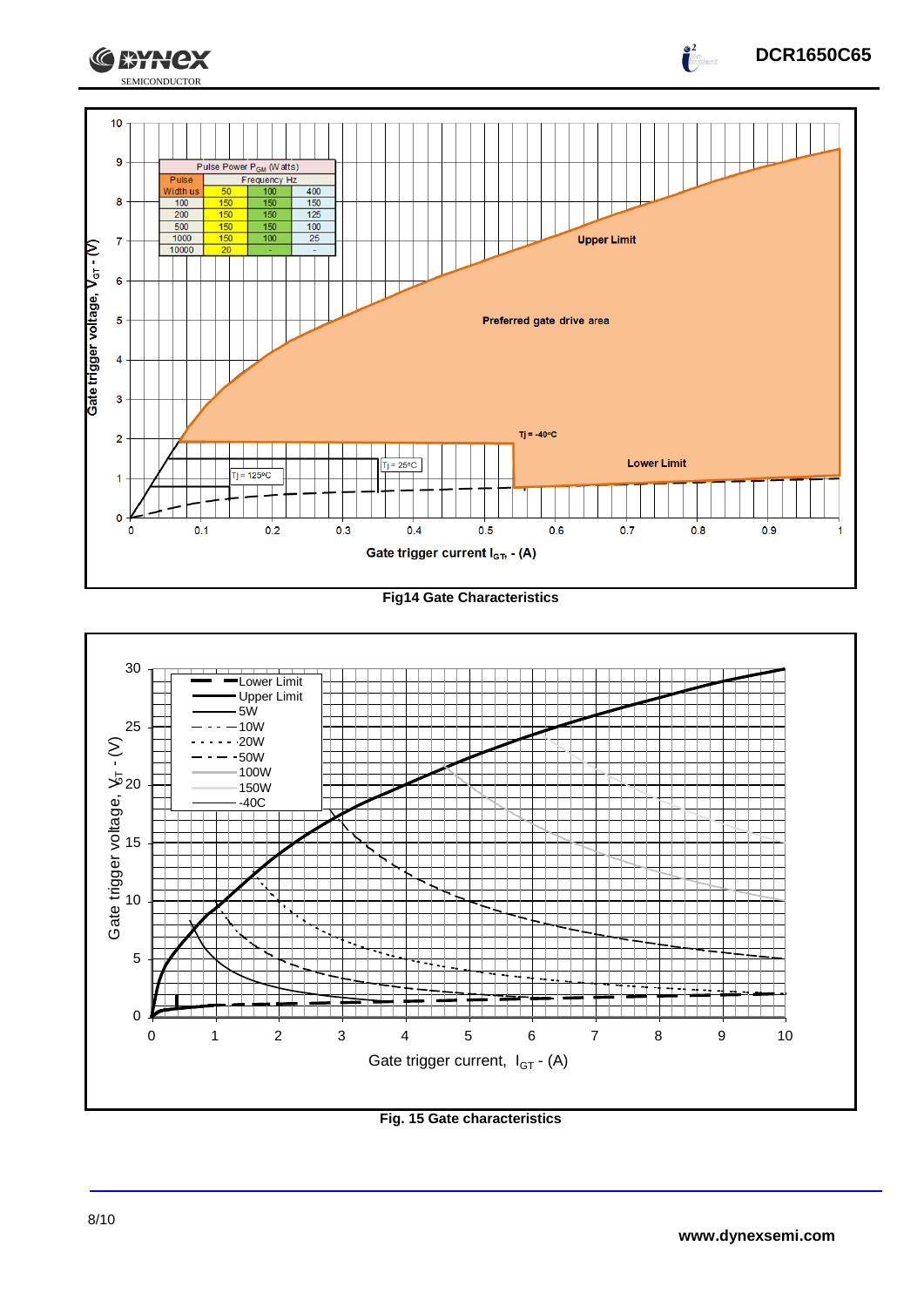

 $\int_0^2$ 

# **PACKAGE DETAILS**

For further package information, please contact Customer Services. All dimensions in mm, unless stated otherwise. DO NOT SCALE.



**Fig.16 Package outline**